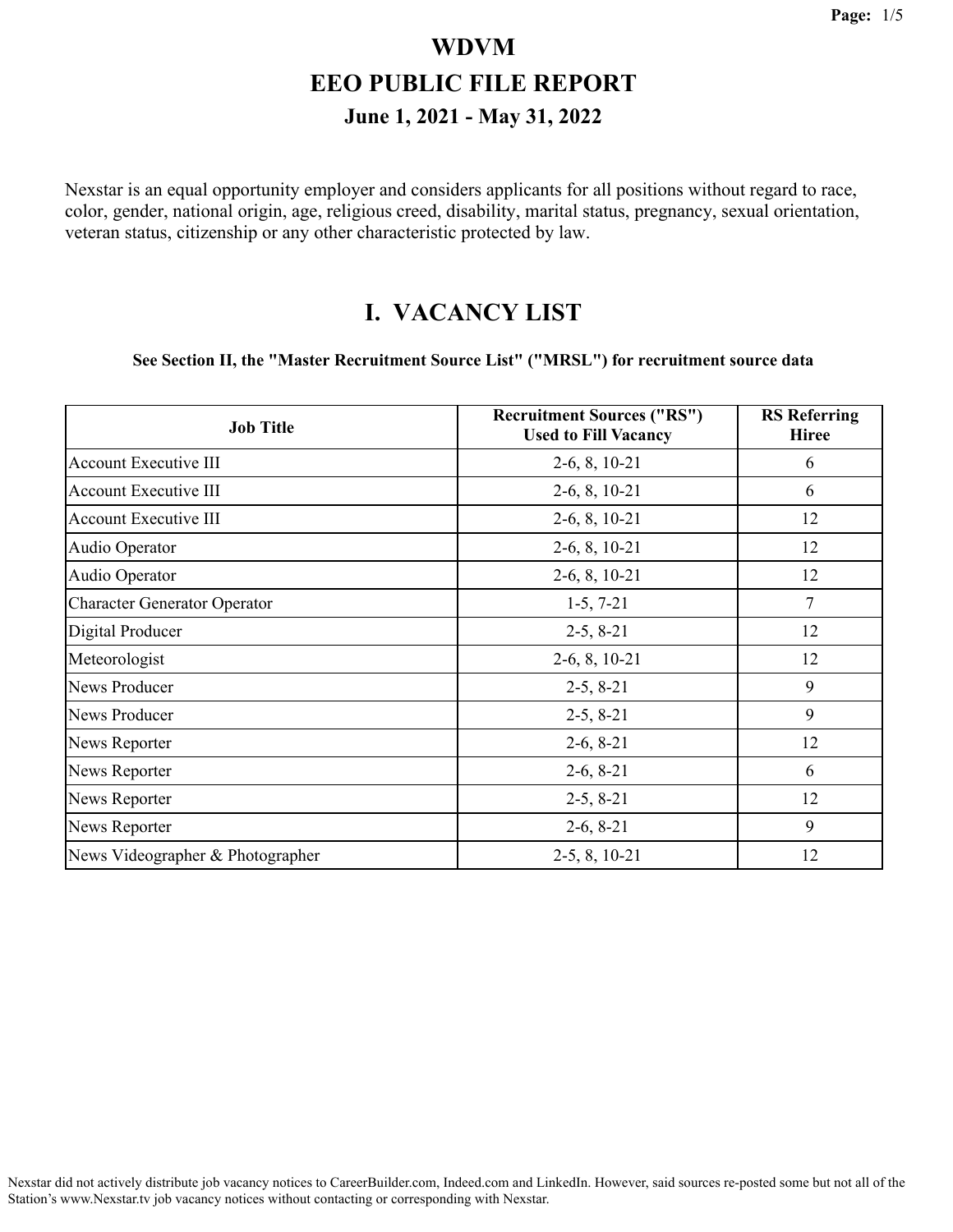# **II. MASTER RECRUITMENT SOURCE LIST ("MRSL")**

| <b>RS</b><br><b>Number</b> | <b>RS</b> Information                                                                                                                                                                     | <b>Source Entitled</b><br>to Vacancy<br><b>Notification?</b><br>(Yes/No) | <b>No. of Interviewees</b><br><b>Referred by RS</b><br>Over<br><b>Reporting Period</b> |
|----------------------------|-------------------------------------------------------------------------------------------------------------------------------------------------------------------------------------------|--------------------------------------------------------------------------|----------------------------------------------------------------------------------------|
| $\mathbf{1}$               | CareerBuilder.com                                                                                                                                                                         | $\mathbf N$                                                              | 1                                                                                      |
| $\overline{2}$             | Central Penn College<br>400 Valley Road<br>Summerdale, Pennsylvania 17093<br>Phone: 888-717-8968<br>Email: stevehassinger@centralpenn.edu.<br><b>Steve Hassinger</b>                      | N                                                                        | $\boldsymbol{0}$                                                                       |
| 3                          | Greater Washington Urban League<br>2901 14th Street NW<br>Washington, District of Columbia<br>Email: uhiggins@gwul.org<br>Ursula Higgins                                                  | N                                                                        | $\boldsymbol{0}$                                                                       |
| 4                          | <b>Hagerstown Community College</b><br>11400 Robinwood Drive<br>Hagerstown, Maryland 21742<br>Phone: 240-500-2000<br>Email: basaunders@hagerstowncc.edu<br><b>Brenda Sanders</b>          | N                                                                        | $\boldsymbol{0}$                                                                       |
| 5                          | <b>Howard University</b><br>2400 Sixth Street, NW<br>Washinigton, District of Columbia 20059<br>Phone: 202-806-7513<br>Email: Hrcareersandinternships@gmail.com<br><b>Career Services</b> | N                                                                        | $\boldsymbol{0}$                                                                       |
| 6                          | Indeed.com                                                                                                                                                                                | $\mathbf N$                                                              | 22                                                                                     |
| $\overline{7}$             | <b>Internal Promotion</b>                                                                                                                                                                 | N                                                                        | 1                                                                                      |
| $\,$ $\,$                  | Kaplan University<br>1861 Crestwood Drive<br>Hagerstown, Maryland 21742<br>Phone: 301-766-3600<br>Email: scianelli@kaplan.edu<br>Sam Cianelli                                             | $\mathbf N$                                                              | $\boldsymbol{0}$                                                                       |
| 9                          | Linked In                                                                                                                                                                                 | ${\bf N}$                                                                | 13                                                                                     |
| 10                         | National Association of Black Journalists<br>8701-A Adelphi Road<br>Adelphi, Maryland<br>Email: vdodson@nabj.org<br>Veronique Dodson                                                      | N                                                                        | $\boldsymbol{0}$                                                                       |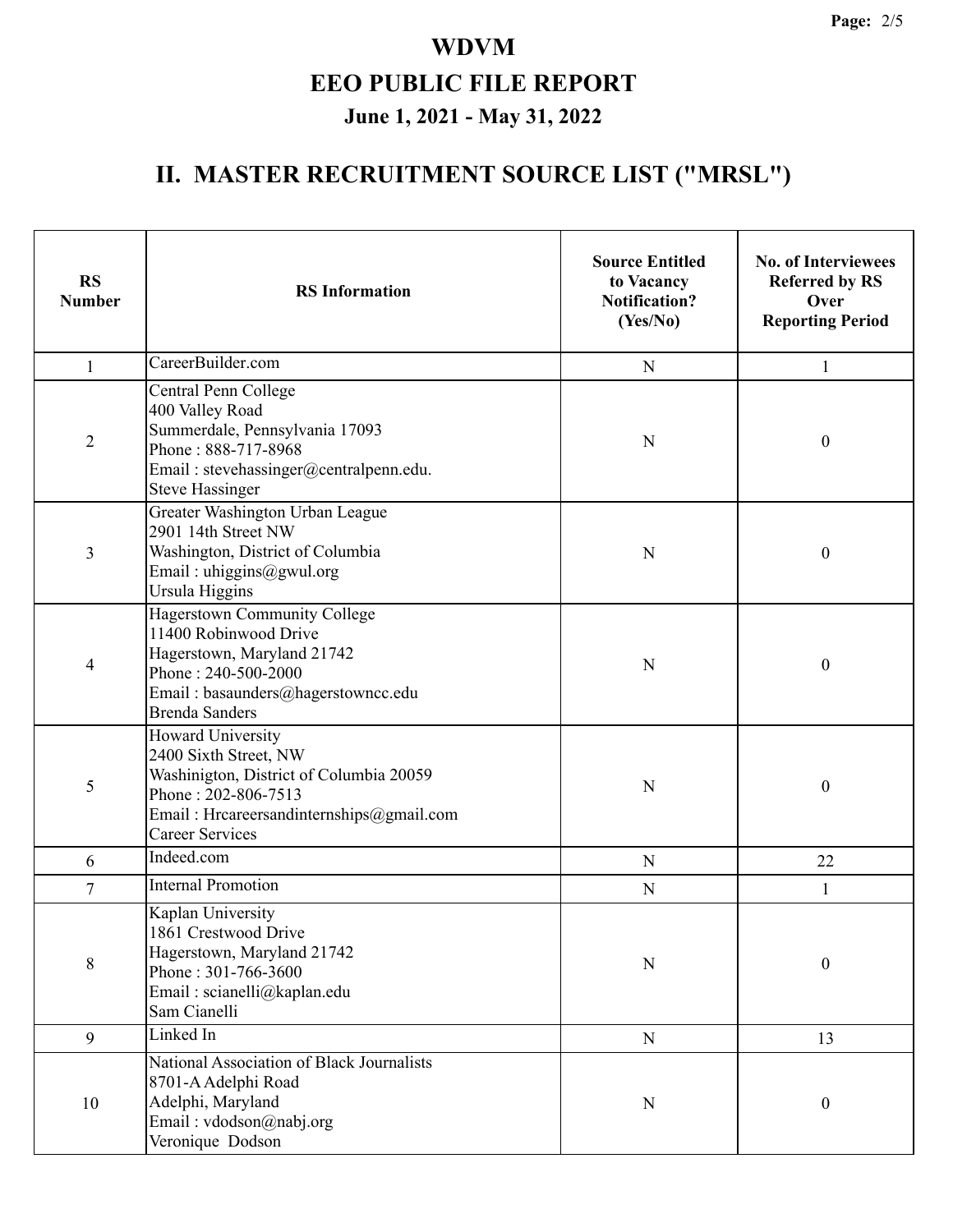# **II. MASTER RECRUITMENT SOURCE LIST ("MRSL")**

| <b>RS</b><br><b>Number</b> | <b>RS</b> Information                                                                                                                                                                                              | <b>Source Entitled</b><br>to Vacancy<br><b>Notification?</b><br>(Yes/No) | <b>No. of Interviewees</b><br><b>Referred by RS</b><br>Over<br><b>Reporting Period</b> |
|----------------------------|--------------------------------------------------------------------------------------------------------------------------------------------------------------------------------------------------------------------|--------------------------------------------------------------------------|----------------------------------------------------------------------------------------|
| 11                         | National Association of Hispanic Journalists<br>1000 Natiional Press Buiding 529 14th Street, N.W.<br>Washington, District of Columbia 20045<br>Phone: 202-663-7145<br>Email: jobbank@najj.org<br>Michelle Vignoli | $\mathbf N$                                                              | $\boldsymbol{0}$                                                                       |
| 12                         | Nexstar Media Group, Inc.<br>545 E. John Carpenter Freeway Suite 700<br>Irving, Texas 75062<br>Phone: 972-764-6715<br>Terri Bush<br><b>Manual Posting</b>                                                          | N                                                                        | 15                                                                                     |
| 13                         | Shepherd University<br>301 N. King Street<br>Shepherdstown, West Virginia 25443<br>Phone: 304-876-5000<br>Email: sdonovan@shepherd.edu<br><b>Sandy Donovan</b>                                                     | N                                                                        | $\boldsymbol{0}$                                                                       |
| 14                         | Unemployment Office-MD Fred Office<br>5340 Spectram Drive A<br>Frederick, Maryland 21703<br>Phone: 301-600-2255<br>Email: frickjs@dllr.state.md.us<br>Jennifer Frick                                               | N                                                                        | $\boldsymbol{0}$                                                                       |
| 15                         | Unemployment Office-MD-Hag Office<br>14 N. Potoamc Street<br>Hagerstown, Maryland 21740<br>Phone: 301-393-8200<br>Email: marypat.vorreyer@maryland.gov<br>Mary Pat Vorreyer                                        | N                                                                        | $\boldsymbol{0}$                                                                       |
| 16                         | University of Maryland<br>None Listed<br>College Park, Maryland 20742<br>Phone: 301-405-1000<br>Email: aflynnl@umd.ecu<br>Ann Flynn                                                                                | ${\bf N}$                                                                | $\boldsymbol{0}$                                                                       |
| 17                         | University of Maryland<br>None Listed<br>College Park, Maryland 20742<br>Phone: 301-405-1000<br>Email: ctrimble@umd.edu<br>Carolyn Trimble                                                                         | N                                                                        | $\boldsymbol{0}$                                                                       |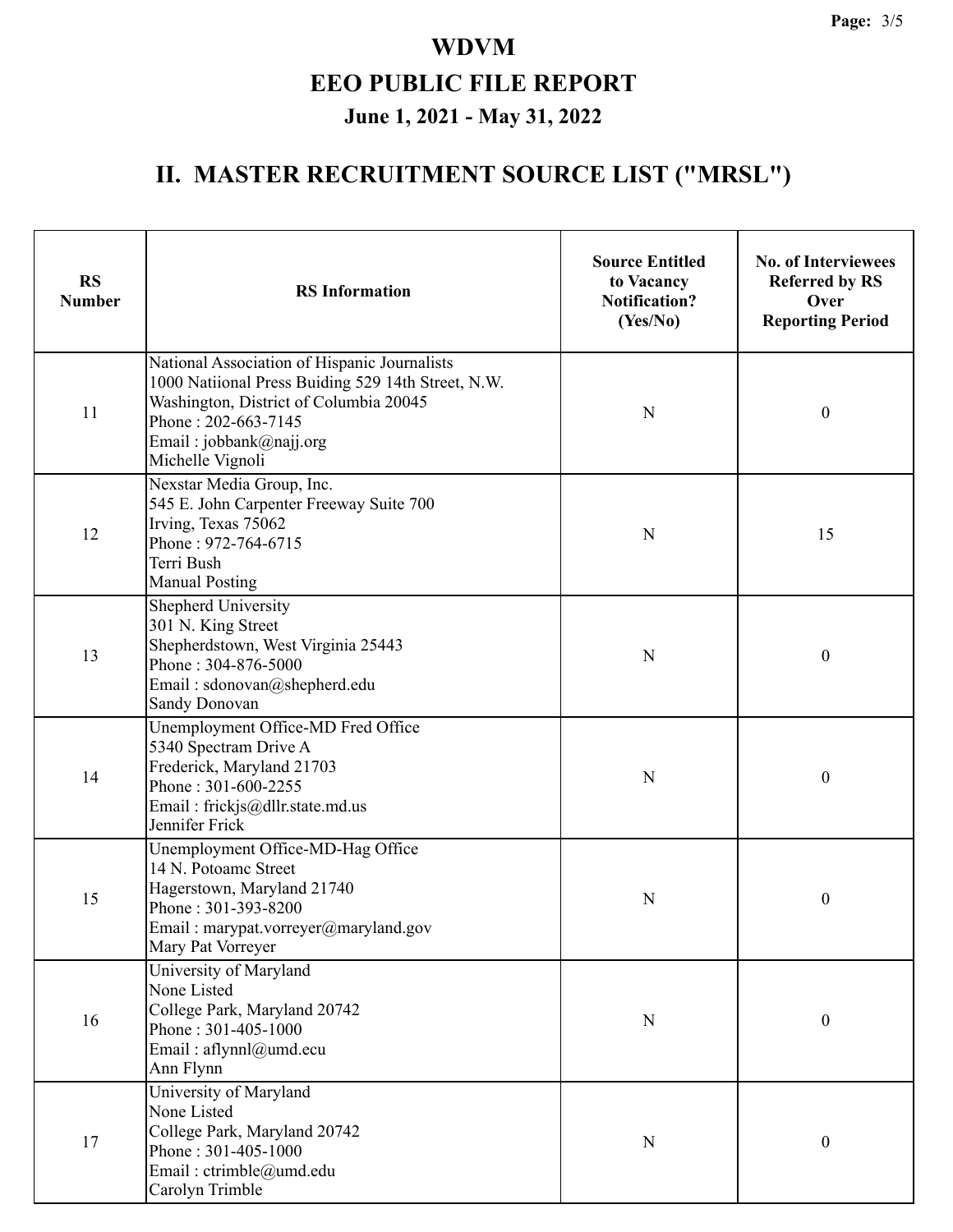# **II. MASTER RECRUITMENT SOURCE LIST ("MRSL")**

| <b>RS</b><br><b>Number</b>                     | <b>RS</b> Information                                                                                                                                                   | <b>Source Entitled</b><br>to Vacancy<br><b>Notification?</b><br>(Yes/No) | <b>No. of Interviewees</b><br><b>Referred by RS</b><br>Over<br><b>Reporting Period</b> |
|------------------------------------------------|-------------------------------------------------------------------------------------------------------------------------------------------------------------------------|--------------------------------------------------------------------------|----------------------------------------------------------------------------------------|
| 18                                             | University of Maryland<br>None Listed<br>College Park, Maryland 20742<br>Phone: 301-405-1000<br>Email: lgonzalez@rsmith.umd.edu<br>Lisa Gonzalez                        | N                                                                        | $\boldsymbol{0}$                                                                       |
| 19                                             | University of West Virginia<br>P.O. Box 6201<br>Morgantown, West Virginia 26506<br>Phone: 304-263-0111<br>Email: classcomp-hr@mail.wvu.edu<br>Cindy Curry               | N                                                                        | $\boldsymbol{0}$                                                                       |
| 20                                             | West Virginia Broadcasters Association<br>P.O. Box 8499<br>So. Charleston, West Virginia 25303<br>Phone: 000-000-0000<br>Email: mcrist@wvba.com<br>Michele Crist        | N                                                                        | $\boldsymbol{0}$                                                                       |
| 21                                             | Women in Film and Video<br>3638 12th Street<br>Washington, District of Columbia 20009<br>Phone: 202-429-9438<br>Email: $\text{drector}(a)$ wifv.org<br>Melissa Houghton | N                                                                        | $\boldsymbol{0}$                                                                       |
| <b>TOTAL INTERVIEWS OVER REPORTING PERIOD:</b> |                                                                                                                                                                         |                                                                          | 52                                                                                     |